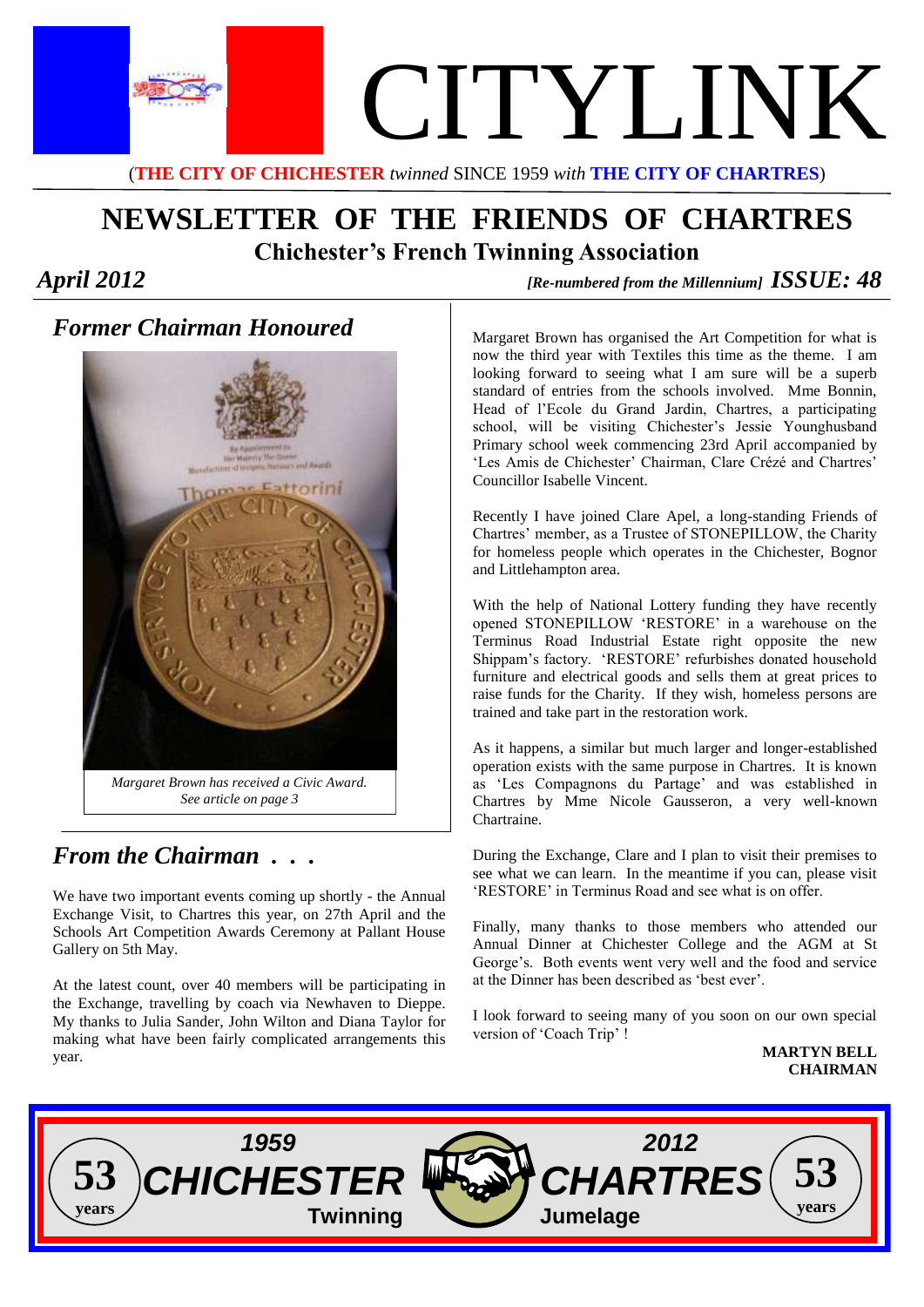The Association held its 51st Annual General Meeting at St George's Centenary Centre on Wednesday 7th March 2012. After a brief introduction our President, Cllr Tony French, then chaired the meeting. He welcomed the 33 members who were in attendance and thanked them for coming drawing attention to our Vice President, Diana Taylor, who was also present.

In his report the Chairman, Martyn Bell, gave a comprehensive review of the year's events, individually thanking committee and others who had enabled these to take place. Chichester hosted the Exchange which was good, appreciated by all and included the



Awards presentations for our Schools Art Competition. Pallant House Gallery was crowded and we were invited to take the Exhibition of entries to Chartres. These were displayed in the Mairie throughout October. The new competition, theme of 'Textiles' & based on the Piper Tapestry, was also launched then. Talks by Julia and Martyn plus David Nason - with a musical theme - covered

other social events such as the Annual Dinner and a couple of 'extras' - namely a spontaneous Beaujolais Nouveau evening in a local pub and a Christmas Cheese & Wine held in the Council Chamber courtesy of our President, Cllr Tony French.

The Treasurer, John Wilton then presented the annual accounts which had been sent to members together with the papers for the AGM. He explained that the deficit incurred was because of helping to host the Exchange. Thanks were given to City Council and WSCC for grants and also to independent sponsors who had enabled the Schools Art Competition to begin its third year. He further explained how the money raised for the Art Competition distorts the overall accounts. Because of the different timescales involved (the Annual Accounts show January to December but the Art Competition runs from Autumn through to late Spring) the end of the year accounts look very healthy because they include the money which is 'ring-fenced' for the Competition.

John further explained how each event had made a surplus which would go towards funding the future Exchanges and Schools Art Competition. He pointed out that the more people who come to events means we will have some more income and he thanked members for completing the recent survey forms. Due to the unexpected death of John Parrot, the Examiner of Accounts, Michael Merritt had taken on the task for this year and was happy to do this again. Having been proposed and seconded he was unanimously appointed as Examiner of Accounts.

Elections to the Executive Committee were also conducted by the President. The following members, having agreed to serve on the Executive, were proposed, seconded and were elected by those members present: Officers: Chairman, Martyn Bell; Vice-Chairman, Ray Brown; Treasurer, John Wilton; Secretary, Margaret Brown and Committee Members: Emma Heaver,

*Continued in r.h column* ………..

#### **PRESIDENT The Right Worshipful the Mayor of Chichester** Councillor Tony French

**VICE PRESIDENT** Diana Taylor

#### **OFFICERS & COMMITTEE MEMBERS**

| Cllr Martyn Bell839704<br>HON SECRETARY Margaret Brown783776 |
|--------------------------------------------------------------|

 Emma Heaver…....778568 Penelope Johnstone….771881 Julia Sander..…......641488 & 3 VACANCIES

*(Co-opted)* 

| Iain Shepherd (Chichester Chamber of Commerce)787427 |  |
|------------------------------------------------------|--|
|                                                      |  |

#### **CITY COUNCIL REPRESENTATIVES (July 2011 - June 2012)**

Cllr Anne Scicluna.……788619 Cllr Michael Woolley……..789539

## $\begin{minipage}{0.5\textwidth} \begin{tabular}{c} \textbf{0.00} \textbf{0.000} \end{tabular} \end{minipage} \begin{minipage}{0.5\textwidth} \begin{tabular}{c} \textbf{0.000} \end{tabular} \end{minipage} \begin{minipage}{0.5\textwidth} \begin{tabular}{c} \textbf{0.000} \end{tabular} \end{minipage} \end{minipage} \begin{minipage}{0.5\textwidth} \begin{tabular}{c} \textbf{0.000} \end{tabular} \end{minipage} \end{minipage} \begin{minipage}{0.5\textwidth} \begin{$ *Annual Membership Fees*

JUUUUUUU

 **£10.00 single £15.00 joint/family** <u> TANAN ANANAN AN</u>

**£20 corporate**

**For further information please contact:**

### **Membership Secretary Mr Ray Brown**

### **Tel: (01243) 783776**

Penelope Johnstone and Julia Sander, leaving three vacancies. No further volunteers to help were forthcoming.

Exchange Organiser, Julia Sander, then briefly updated members about arrangements for the forthcoming Exchange and said she would write to those taking part when further information was received from Chartres.

Because of ill health vintner Angela Muir had, at the very last minute, postponed her talk about French wines. However, following a refreshment break, which enabled members to 'socialise' with a glass of wine and nibbles, a real treat was in store. Members watched a video prepared by our French friends, John-Paul Hernandez and François Remy entitled "50 ème anniversersaire du Jumelage Chartres - Chichester du 6 au 10 mai 2010" which was enjoyed by all those present - most of whom were featured in the video.

#### **MARGARET BROWN SECRETARY**

**- 2 -**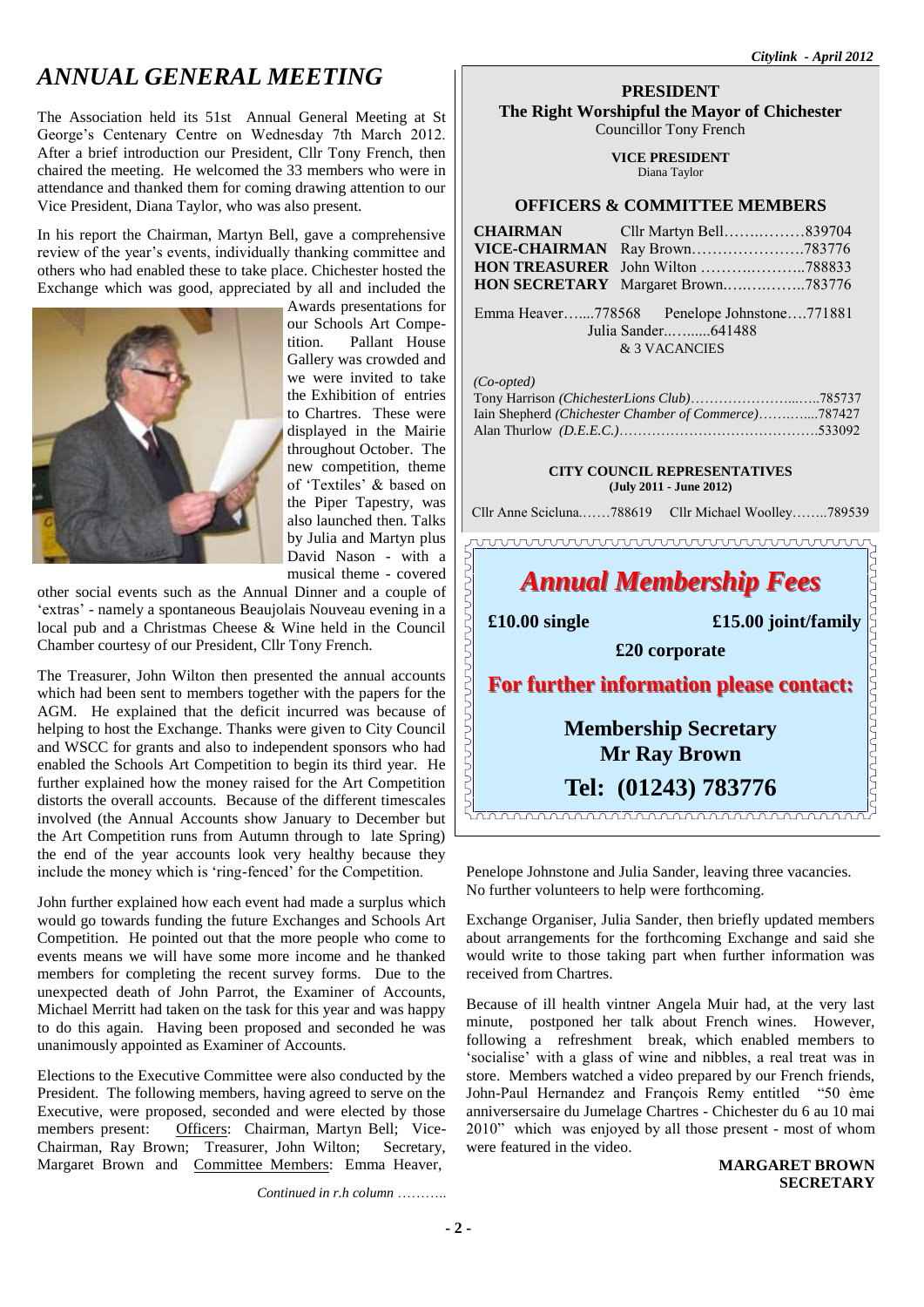### *CHICHESTER CITY CIVIC AWARDS*



The 2011 Civic Award recipients (including our former Chairman, Margaret Brown) were presented with their Medallians at a ceremony held in the Council House, on Monday 6th February 2012. Cllr Martyn Bell read the following citation :

"Margaret was a Lecturer at Chichester College until the debilitating illness M.E. (MyalgicEncephalomyaearly retirement. During

and Margaret Brown with her Civic Award litis) forced her to take *Mayor of Chichester, Cllr Tony French,* 

her time at the College her innovative approach to teaching (including that of a blind student) lead her to be nominated for and admitted to the position of Fellow of the Royal Society of Arts. For over 20 years, since retiring, she has given freely of her time supporting a number of local organisations.

"She has been a member of Friends of Chartres since 1990 and has been a Committee member and Editor of the quarterly newsletter 'Citylink' for more than 18 years (editor of all but one of the 71 editions). Her Chairmanship of the Friends, from 2008 to 2011, and the tremendous amount of work she put in during that time resulted in a very successful 50th anniversary year. For most of those three years the Friends did not have a Secretary so she was Chairman, Secretary and Citylink Editor. (She is now officially Secretary).

"Margaret has very much been the driving force behind the Friends of Chartres' successful Schools Art Competition, linking up with Pallant House Gallery and now entering its third year.

"The twinning with Ravenna has also been supported by Margaret and she was one of the original Committee members. In fact, during her second time as Mayoress in 2007/2008 she was behind the arrangements to bring the replica Mosaics from Ravenna to be displayed at Fishbourne Roman Palace.

"Following her support and interest in the local Guiding movement during her first year as Mayoress in 1997/1998 she was appointed President of Girlguiding, Chichester Division, a position that she still holds 13 years on.

"Her educational expertise resulted in her being a Governor at the Lancastrian Infant School and then for 2 years Clerk to the Governors. During this time<br>she was prominent in was prominent in establishing links with schools in Chartres (European Tunnel Competition Winners in 1994) and also school links between Chichester and Ravenna.

"For over 20 years of unpaid hard work devoted to the community she is very deserving of a Civic Award."



| <b>Programme of Events</b>                                                  |
|-----------------------------------------------------------------------------|
| 2012                                                                        |
| April 27th - 1st May (Friday to Tuesday)                                    |
| <b>ANNUAL EXCHANGE - To Chartres</b><br>Programma organized by Exanch Commi |

*Citylink - April 2012*

|                                                                                                | Programme organised by French Committee                                                                                                                                                                                                                  |  |
|------------------------------------------------------------------------------------------------|----------------------------------------------------------------------------------------------------------------------------------------------------------------------------------------------------------------------------------------------------------|--|
| May 1st-29th                                                                                   | <b>SCHOOLS ART COMPETITION -</b><br><b>Exhibition</b> in Pallant House Gallery.<br>Free entry to 'The Studio' to view the<br>artwork created by children from the<br>participating schools (please check in<br>advance that it is available for viewing) |  |
| May 5th                                                                                        | <b>Presentation of Awards</b> by the Mayor of<br>Chichester & Deputy Mayor of Chartres                                                                                                                                                                   |  |
| The following events are in the process of being organised<br>(Dates and venues to be advised) |                                                                                                                                                                                                                                                          |  |
| June                                                                                           | New Park Film Event                                                                                                                                                                                                                                      |  |
| <b>July</b> 12th<br>(Thursday)                                                                 | Petanque Match to Celebrate 'Bastille Day'                                                                                                                                                                                                               |  |
| <b>September</b>                                                                               | "Pilgrim Routes across France"<br>Illustrated talk by Julia Sander                                                                                                                                                                                       |  |
| <b>October</b>                                                                                 | "Arles, Avignon, Aix-en-Provence, European<br>Cities of Culture"<br>Illustrated talk by J Tognetti                                                                                                                                                       |  |
| <b>November</b>                                                                                | Celebrating 'le Beaujolais Nouveau'                                                                                                                                                                                                                      |  |

#### **EXHIBITIONS in LONDON**

**The National Gallery** : 7th March - 12th June 2012 Room 15 - Admission Free

#### The Comte de Vaudreuil : Courtier and Collector

The Comte de Vaudreuil (1740-1817) was one of the leading courtiers and collectors of paintings in Paris during the 1780s. This display features Dutch & Flemish Old Master paintings in the National Gallery's collection that were once owned by Vaudreuil or were in Parisian collections at that time, giving an example of wealthy homes' decorations in pre-Revolution Paris.

**Further details available at : www.nationalgallery.org.uk** ————————

**The Queen's Gallery, Buckingham Palace** 4th May - 7th October 2012 Leonardo da Vinci : Anatomist (Inside his mind, Inside the body)

This exhibition is the largest of Leonardo da Vinci's studies of the human body. He has long been recognised as one of the great artists of the Renaissance, but he was also a pioneer in the understanding of human anatomy. He intended to publish his ground-breaking work in a treatise on anatomy, and had he done so his discoveries would have transformed European knowledge of the subject. But on his death in 1519 the drawings remained a mass of indigested material among his private papers and their significance was lost to the world for almost 400 years. Today they are the Royal Collection's greatest treasure.

**Details and admission prices at: www.royalcollection.org.uk**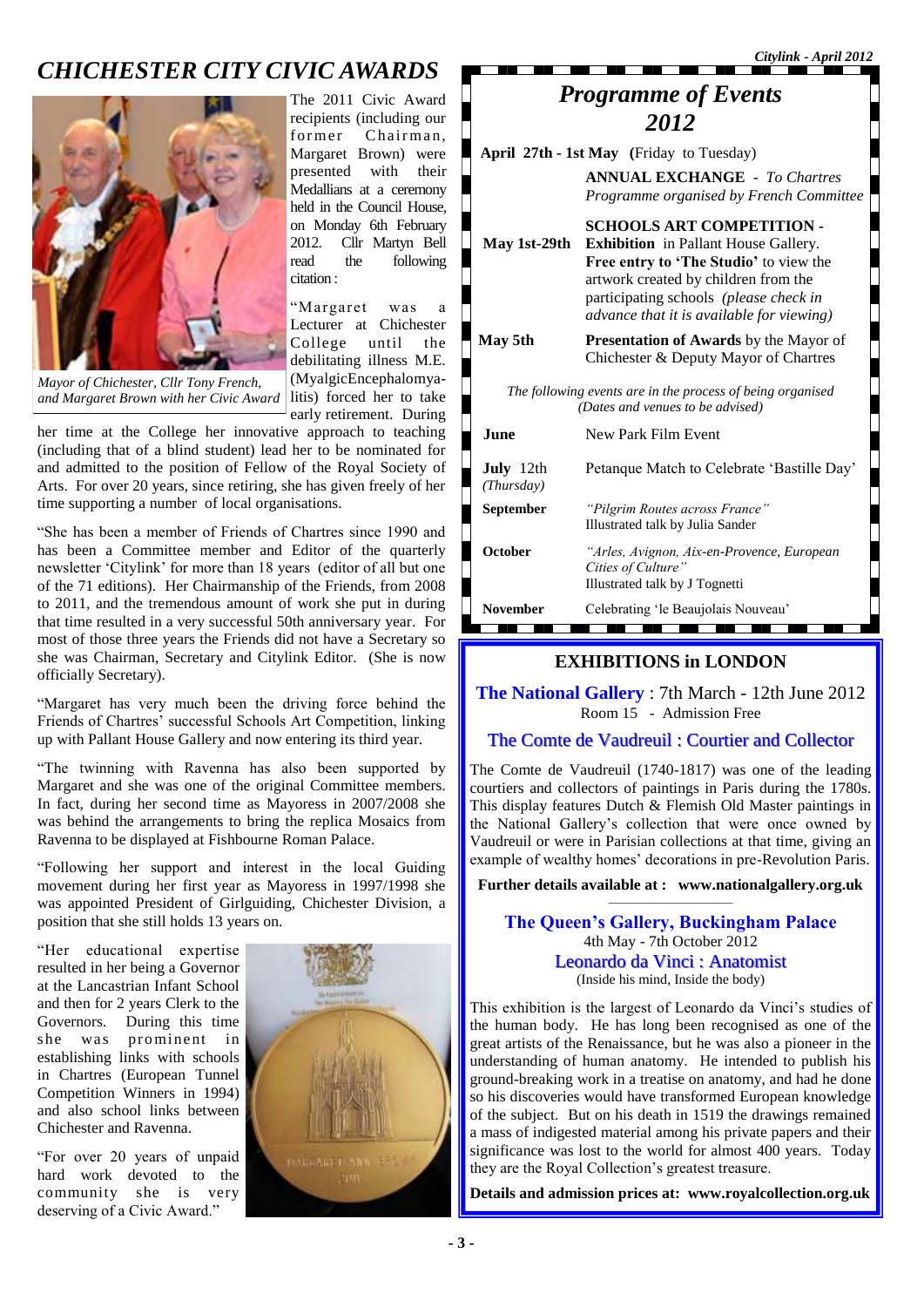*Citylink - April 2012*









# *Friends' Annual Dinner - Goodwood Training Restaurant, Chichester College*



*(left) Our President proposes a toast to The Queen and (above) Organiser & Vice-Chairman, Ray Brown, thanks the students.*

As a new member of the Friends of Chartres, I was honoured to receive an invite to the annual dinner held at the Goodwood Restaurant at Chichester College.

Having seen an article for the twinning association in the local paper and, having studied French A-level at high school some years ago, I was interested to see what the association did. Having joined as a member shortly after and read my first City Link newsletter, I was keen to see what opportunities were available to develop French both within the local Chichester community and with native French speakers.

Warmly greeted by Margaret Brown at the pre-dinner drinks, I was made to feel very welcome amongst other members. Whilst French conversation was not forced, there was opportunity to speak French amongst members and the meal was started with a French blessing by Reverend Canon David Nason. The delicious three course meal that followed had clearly been given a lot of thought by the Chichester college students who took great pride in the taste and presentation of the food that was served. The menu was varied with something to suit all tastes, along with plenty of French wine to compliment the food.

#### MENU

Soupe à L'oignan *(Onion Soup)* ou Salade Niçoise et Thon Grillée au Limon *(Tossed Niçoise salad topped with lime glazed tuna strips)* ou Champignons a l'ail

*(Wild mushrooms pan-fried in garlic and tarragon butter served on toasted brioche)*  $-000 -$ 

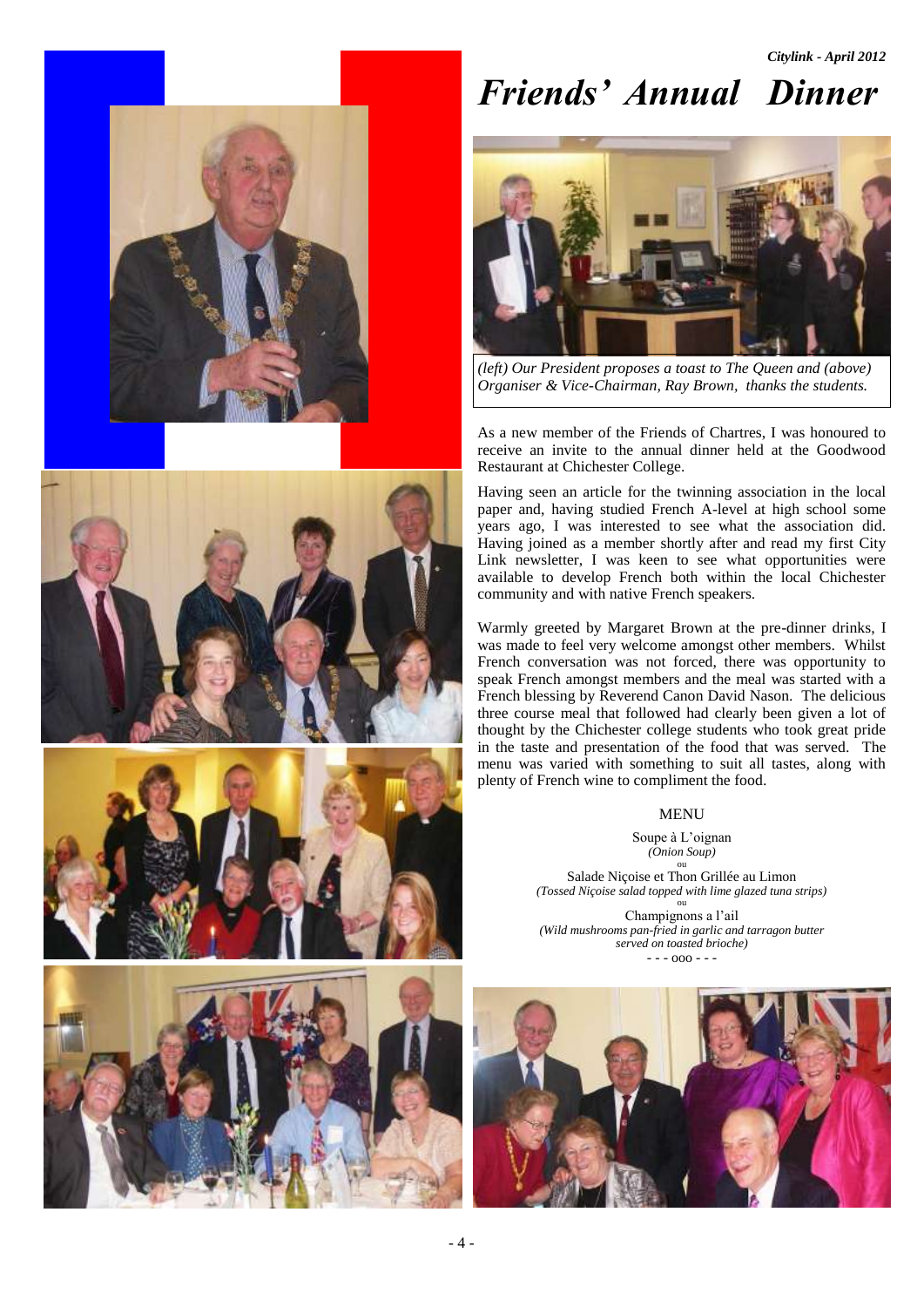## *Goodwood Training Restaurant, Chichester College*



*'Front of House students' who had been waiting on the tables during the evening were congratulated and presented with 'gratuities' collected on the evening which would go towards their end-of-year outing (including those students who had been preparing the meal) - often a day trip to France.* 

Darne de Saumon Sauce Hollandaise *(Poached salmon darne with hollandaise sauce)* ou

Confit de Canard *(Duck leg served with spiced red cabbage)* ou

Aubergines à la Biarritz *(Baked aubergine with goats cheese garlic and lemon)*

> Pommes et Légumes du jour *(Fresh potatoes and vegetables of the day)*  $- - 000 - -$

Profiterolles au Chocolat *(Choux buns with hot chocolate sauce)* ou

Crème Brûlée aux Framboises *(Raspberry brulée with shortbread biscuits)* ou

Assiette de fromages *(Assortment of French cheeses served with crusty bread)*  $- - 000 - -$ 

Café et Chocolat

It was lovely to meet such a varied group of people, all members were lovely to talk to and had a keen interest in France and meeting new people.

It was also interesting, as a newcomer, to learn about the projects that some members of the committee were taking part in - to understand more about French history and our links with certain regions in France. The Chairman, Martyn Bell, spoke about his involvement in a television documentary in France and also how he had formed links with a native Frenchman based at County Hall in Chichester. Appealing up-coming events were also mentioned such as a talk on French wines, the AGM and the annual exchange,



of which many life long friendships seem to have been formed amongst long-term members and their exchange families

The Mayor, Tony French, concluded the evening by expressing his appreciation of the society, of which he has been a member for some years, and everyone stood to toast the Queen on the celebration of her diamond jubilee.

It was lovely to meet so many welcoming and enthusiastic people. The committee clearly invest a lot of time in the association and it was clear by the smiles on the faces of the members (as the pictures show) that a great evening was had by all.

#### KATE HOBSON

#### Editor's Note:

*The staff had been on a tight schedule to prepare the room for our meal as this followed an extended luncheon - with guests including Prince Andrew. What's good enough for Royalty is certainly good enough for the Friends of Chartres - and 'well done' to all the students and staff.*



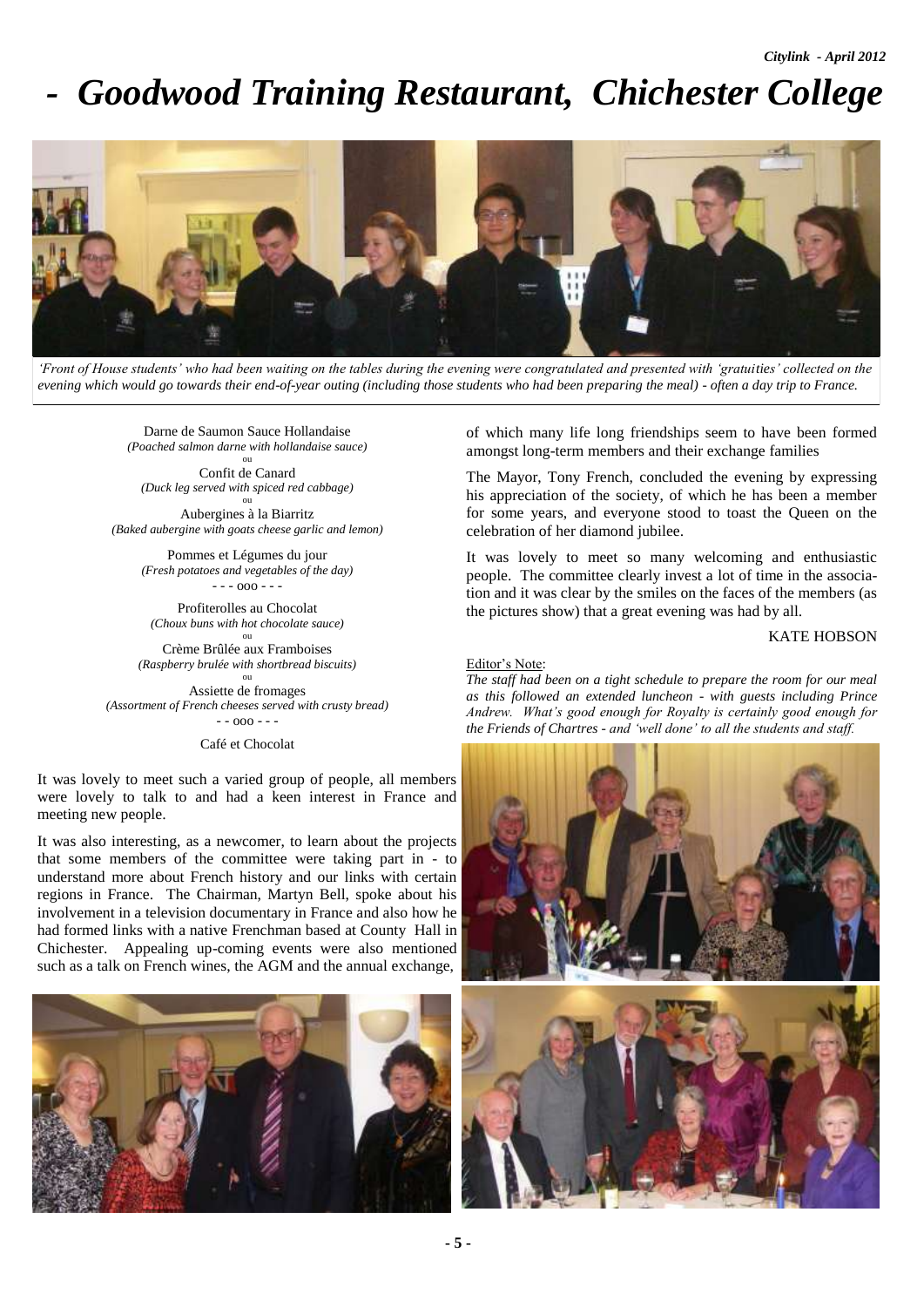## Chartres' Photography Competition 2012 - "Robert Laillet prize" Citylink - April 2012



'A HOST OF GOLDEN DAFFODILS' Priory park, Chichester

*Chichester's Entries on the theme*  **"Nature in the Town"** *'CHICHESTER'S ENTRIES'*



'LA CHASSE AU SANGLIER EST ARRIVÉE' Knightsbridge, London



'A KISS IN THE PARK' Priory park, Chichester



'SWARM OF BEES ON PARK BENCH' New Park, Chichester



'FARMING IN THE CITY' Chichester

### *EDITORIAL*

Our Spring edition usually has a 'sporty' feel, with photos and reports on Chartres' Eurosport Competition and Chichester's Judo Club Awards. This year, however, Portugal had problems hosting Eurosport but next year hosts will be Speyer in Germany and Ravenna will hold our 'Overall Winners' trophy until then. The Judo Club decided to wait for their their new Dojo opening so we await their double celebration in due course.

Members of the Committee are working on forthcoming events, John for our Film Event with New Park Cinema in June and Ray for Pétanque at the Canal in July. Although this is to celebrate Bastille Day it will not necessarily be held on the 14th! You will be sent details when these have been finalised and we look forward to meeting you at these events.

Due to space restrictions entrance to the Schools Arts Awards Ceremony will be by invitation only, but all members can see the Exhibition of work produced by the schools which will be on display throughout May.

As usual I thank all who have contributed to this edition and if you have something to contribute for the next edition I need to receive it by Friday 18th May at the latest please. My contact details are on the back page and I look forward to hearing from you.

**MARGARET BROWN**

 $\sum_{d}$ nce again the Association 'Des Amis des Jumelages de Chartres' invited all their Twin Cities to take part in a photographic competition. Following an article in the Observer newspaper and information in our last edition of Citylink, we received the 5 photos shown above, which were sent to Chartres as *CHICHESTER'S ENTRIES*. Using the 'Airsure' tracker mail we had confirmation that they were delivered and 'signed for' on 23rd March - in plenty of time for their deadline of 31st March.

A big 'Thank You' to the 5 members who have supported us. Their names will be disclosed in the next edition and we wish them "bonne Chance' for when the French Jury meets.

**PLEASE NOTE** that these photographs are copies of the originals and therefore their quality is reduced. Hopefully the originals might be seen when we are in Chartres.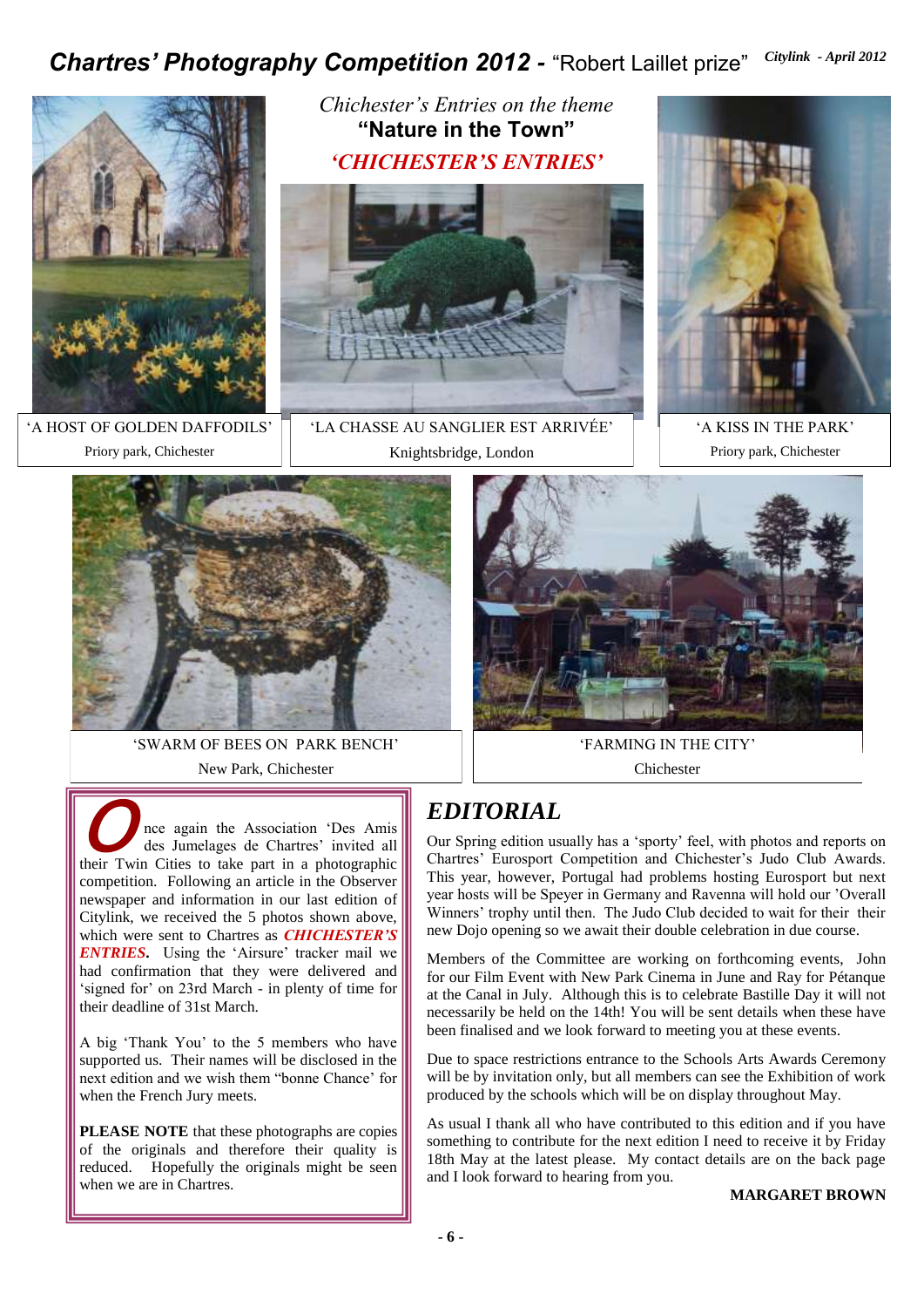Ĵ.

b

りっしょうけいせん *CHARTR'ESTIVALES 2012 -* 

*Chichester's participation*



### *ORGAN RECITAL IN CHARTRES CATHEDRAL*

*Thursday 5th July - in the evening* 

### *TIMOTHY RAVALDE Assistant Organist at Chichester Cathedral*

Ď Timothy Ravalde is the Assistant Organist of Chichester Cathedral and Musical Director of Fernhurst Choral Society. At Chichester Cathedral he is responsible for accompanying the J daily choral services and assisting with the training of the choir.

Đ He was educated at the Nelson Thomlinson School, Wigton, during which time he became Ð Organ Scholar of Carlisle Cathedral and a Fellow of the Royal College of Organists. He then spent a year as Organ Scholar of Salisbury Cathedral.

He graduated from Cambridge University in 2010. As Organ Scholar of St John's College he accompanied the choir for He graduated from Cambridge University in 2010. As Organ Scholar of St John's College he accompanied the choir for<br>numerous tours, the famous annual Advent broadcasts and three critically acclaimed CD recordings with *Chan* the daily chapel services. He also acted as Musical Director of the St John's Singers, the College's mixed voice choir and won J. the 2009 Brian Runnett Prize for organ playing. J.

מממממממממממממממממממממממממממממממממממ

### *SCHOOLS ART COMPETITION -*

Parklands Community Primary School were thrilled to be the winners of the Schools Art competition last year. The pupils in three classes took part with great enthusiasm. They thoroughly enjoyed learning about Chartres and exploring the skills needed to produce stained glass art work.

Wanting to build on the excitement and interest that the competition had generated amongst the pupils, we decided



that we would like to link with a school in Chartres. We were very grateful to Margaret Brown who helped our school to form a link with the L'Ecole de Jules Ferry. We already correspond with a school in Niort and will maintain that link with the year 3 class. The initial contact was made in the summer of last year and since then several e x c h a n g e s o f information have happened.

### *Update from last year's 'Winners'*

The two oldest classes at the school are sharing the link. Whilst still in its very early stages, the link has already prompted the children to ask questions about Chartres. It provides a real life learning opportunity, giving additional meaning and relevance to their lessons. The children are keen to learn new vocabulary so that they are able to communicate more fully with their pen-pals. So far the children have exchanged e-mails and have written in French about a range of subjects. We write to the French School in French and they write back to us in English. They have learned enough vocabulary to write about their families and



hobbies, their likes and dislikes about school. As well as using emails to communicate we haven't given up on the postal system. Year 6 children have made and exchanged posters a b o u t o u r respective cities

and school and we have also received Christmas cards. We are looking forward to continuing the link and hope that the children will keep in contact with their pen-pals in the future when they leave our school.